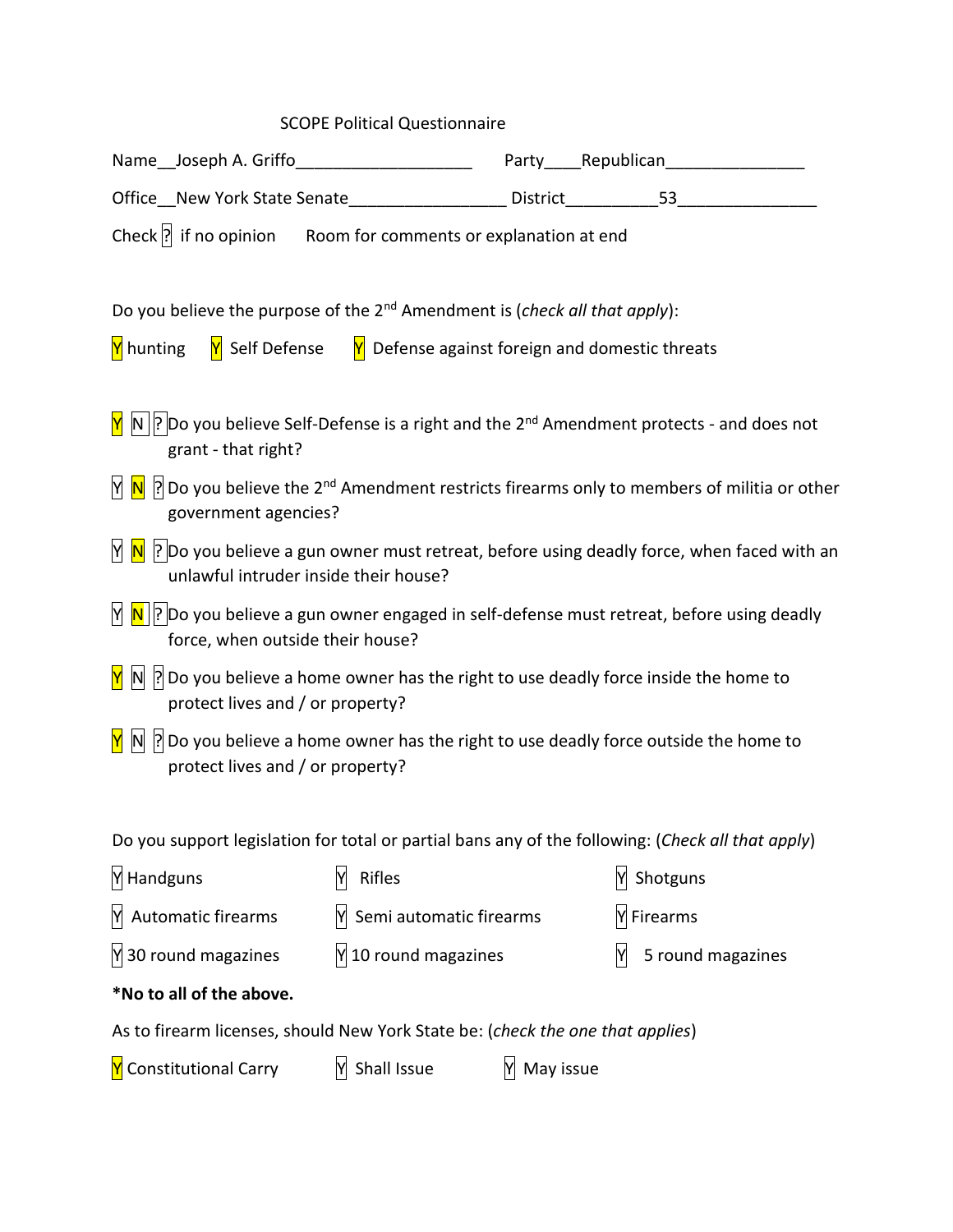$\overline{N}$   $\overline{N}$   $\overline{N}$  Do you support the USA rejoining the United Nations Arms Trade Treaty?

 $\boxed{\mathsf{N}}$   $\boxed{\mathsf{N}}$   $\boxed{\mathsf{R}}$  Does it require Senate approval as a treaty?

 $\overline{N}$   $\overline{N}$   $\overline{N}$  Do you support a ban on firearms over a certain caliber?

| If so, what caliber? |
|----------------------|
|----------------------|

 $\boxed{\mathsf{N}}$   $\boxed{\mathsf{N}}$   $\boxed{\mathsf{N}}$  Do you support the 2005 "Protection of Lawful Commerce in Arms Act" (PLCAA)?

 $\sqrt{Y}$  N ? Do you believe the 2005 PLCAA supersedes and nullifies any state laws to the contrary?

 $\overline{Y}$  N ? Do you believe that the NYS law classifying firearms as a nuisance violates the PLCAA?

Do you believe that increased civilian firearms ownership leads to:

|  |  | M <mark>N</mark> 2 More Crime M N ? Less Crime | <b>N N R</b> Has negligible effect |
|--|--|------------------------------------------------|------------------------------------|
|--|--|------------------------------------------------|------------------------------------|

- $\sqrt{N}$   $\sqrt{N}$   $\sqrt{2}$  Do you support legislation requiring microstamping?
- $\boxed{N}$  N  $\boxed{?}$  Do you support pistol permit reciprocity with other states?
- $\overline{N}$   $\overline{N}$   $\overline{S}$  Do you support Safe Storage laws?
- $\overline{N}$   $\overline{N}$  Do you support a gun purchase waiting period longer than the NICS required 3 days?
- $\overline{N}$   $\overline{N}$   $\overline{P}$  Do you support laws limiting firearm purchases to a specific number per time period?
- $\overline{N}$   $\overline{N}$   $\overline{N}$  Do you support laws limiting ammo purchases to a specific number per time period?
- $\overline{N}$   $\overline{N}$   $\overline{S}$  Do you believe firearm possession is limited to only inside the residence?
- $\overline{N}$   $\overline{N}$   $\overline{N}$   $\overline{R}$  Do you support restricting ammo purchases only to the caliber of gun owned by the purchaser?
- $\mathbb{N}$   $\mathbb{N}$   $\mathbb{N}$  Do you support mandatory liability insurance for all gun owners?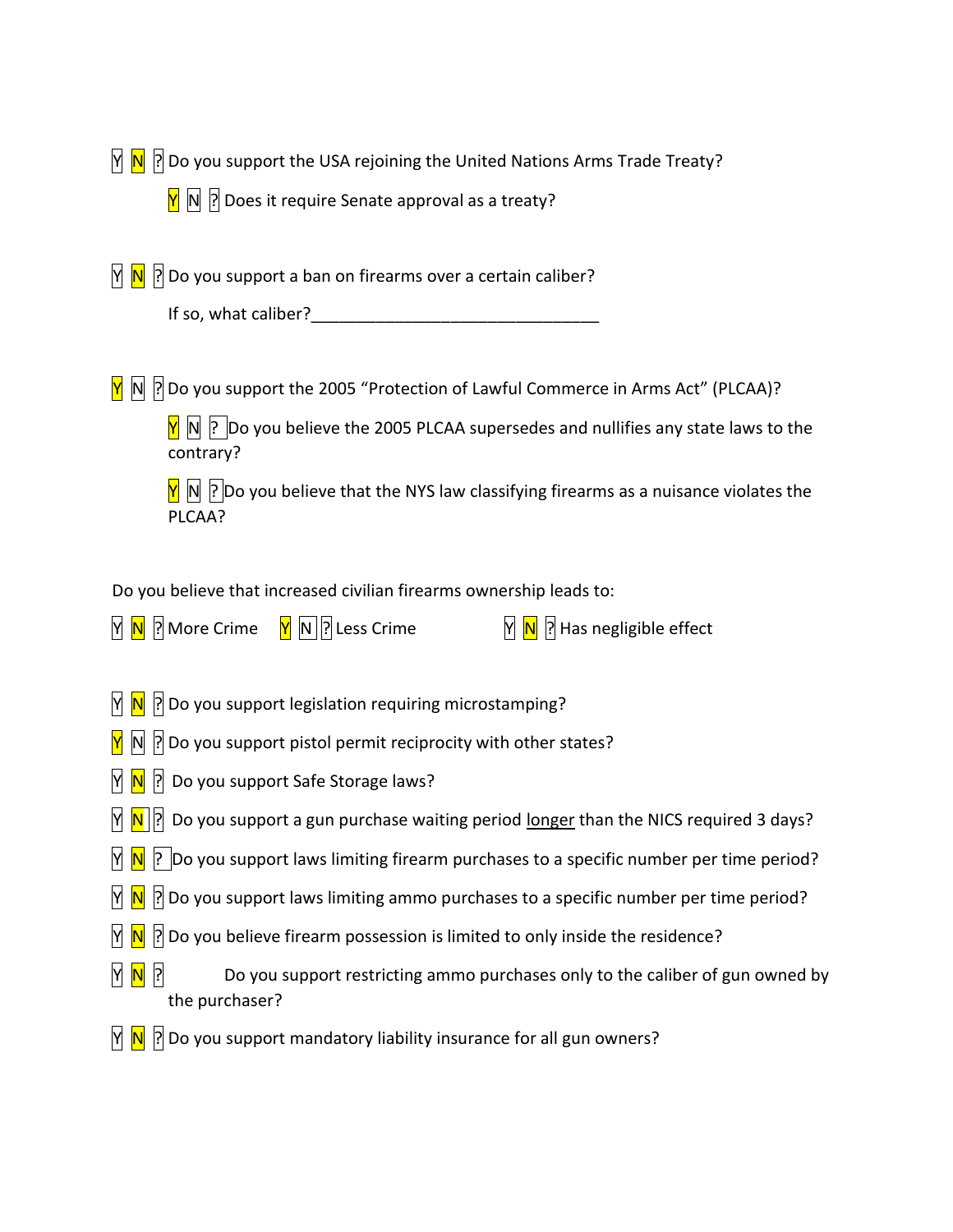- $\overline{N}$   $\overline{N}$  Since 1988, The United States Undetectable Firearms Act made illegal any firearm that is not detectable by walk-through [metal detection.](https://en.wikipedia.org/wiki/Metal_detector) Given that, do you believe we need more state or federal "Ghost Gun laws?
- $\overline{Y}$  N  $\overline{R}$  Do you support enhanced sentences for those that use a firearm while committing a felony?
- $\frac{N}{N}$  N  $\frac{N}{N}$  Do you support New York residents being able to directly (not through an FFL) purchase ammo over the internet?
- N N P Do you support New York residents being able to directly purchase firearms over the internet, using an FFL and following NICS regulations?
- $\mathbb{N}$   $\mathbb{N}$  |? Do you believe localities can pass more restrictive firearms laws than state statutes without the state's permission

## Comments:

I have long been a supporter of the Second Amendment Right of all citizens to possess firearms, and I am myself an owner of several firearms. In addition to opposing the New York SAFE Act, I have routinely opposed efforts to diminish the Second Amendment Rights of New Yorkers to access firearms and ammunition; gun control efforts routinely pursued by the Democrats in the Legislature, which have accelerated during recent legislative sessions, will have virtually no impact on crime rates. In fact, such efforts to restrict access to law abiding citizens will make it more difficult for New Yorkers to protect themselves during this current increase in violent crime throughout the state.

Recent legislation which I have opposed includes the following:

- S.13-A (Kaplan) Banning unfinished frames or receivers;
- S.14-A (Hoylman) Banning so-called "ghost guns";
- S.1048 (Myrie) and S.7196 (Myrie) The creation of a private right of action and civil right to sue gun manufacturers, something that would be devastating to Remington, which is located near my district and employs a number of constituents and/or their family members; and
- S.1235-A (Gianaris) The establishment of a 10-day waiting period.

Joseph A linth Date May 26, 2022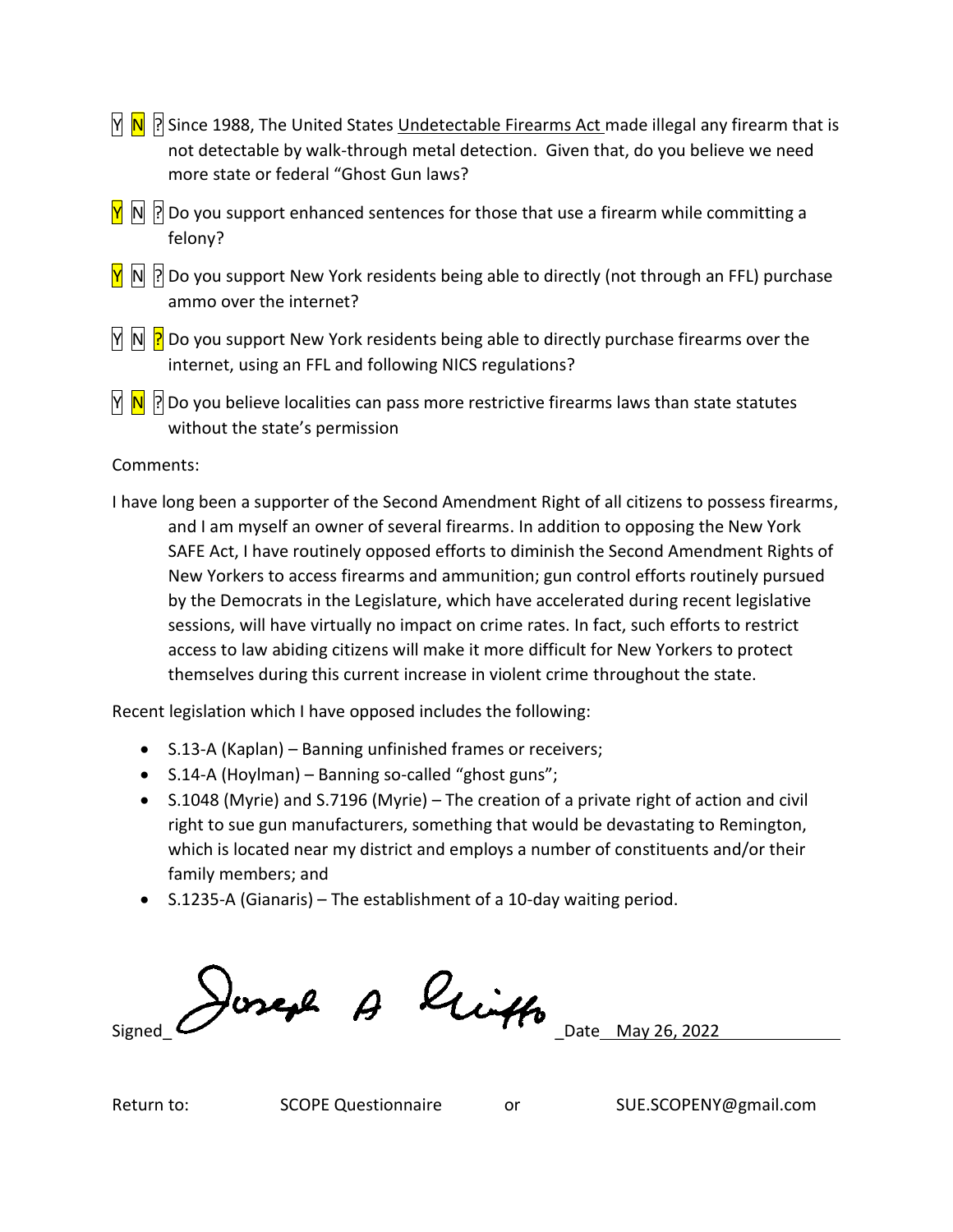#### **SCOPE Political Questionnaire**

**Name:** Joseph A. Griffo Party: Republican (also endorsed by the Conservative Party) **Office:** New York State Senate **District:** 53

*Do you believe the purpose of the 2nd Amendment (check all that apply):*

Hunting – **Yes** Self Defense – **Yes** Defense against foreign and domestic threats – **Yes**

*Do you believe self-defense is a right and the 2nd Amendment protects – and does not grant – that right?*

### **Yes**

*Do you believe the 2nd Amendment restricts firearms only to members of militia or other government agencies?*

#### **No**

*Do you believe a gun owner must retreat, before using deadly force, when faced with an unlawful intruder inside their house?*

#### **No**

*Do you believe a gun owner engage in self-defense must retreat, before using deadly force, when outside their house?*

#### **No**

*Do you believe a home owner has the right to use deadly force inside the home to protect lives and/or property?*

#### **Yes**

*Do you believe a home owner has the right to use deadly force outside the home to protect lives and/or property?*

### **Yes**

*Do you support legislation for total or partial bans on any of the following: (check all that apply)*

### **No to all of the listed items.**

*As to firearm licenses, should New York State be: (check the one that applies)*

#### **Constitutional Carry**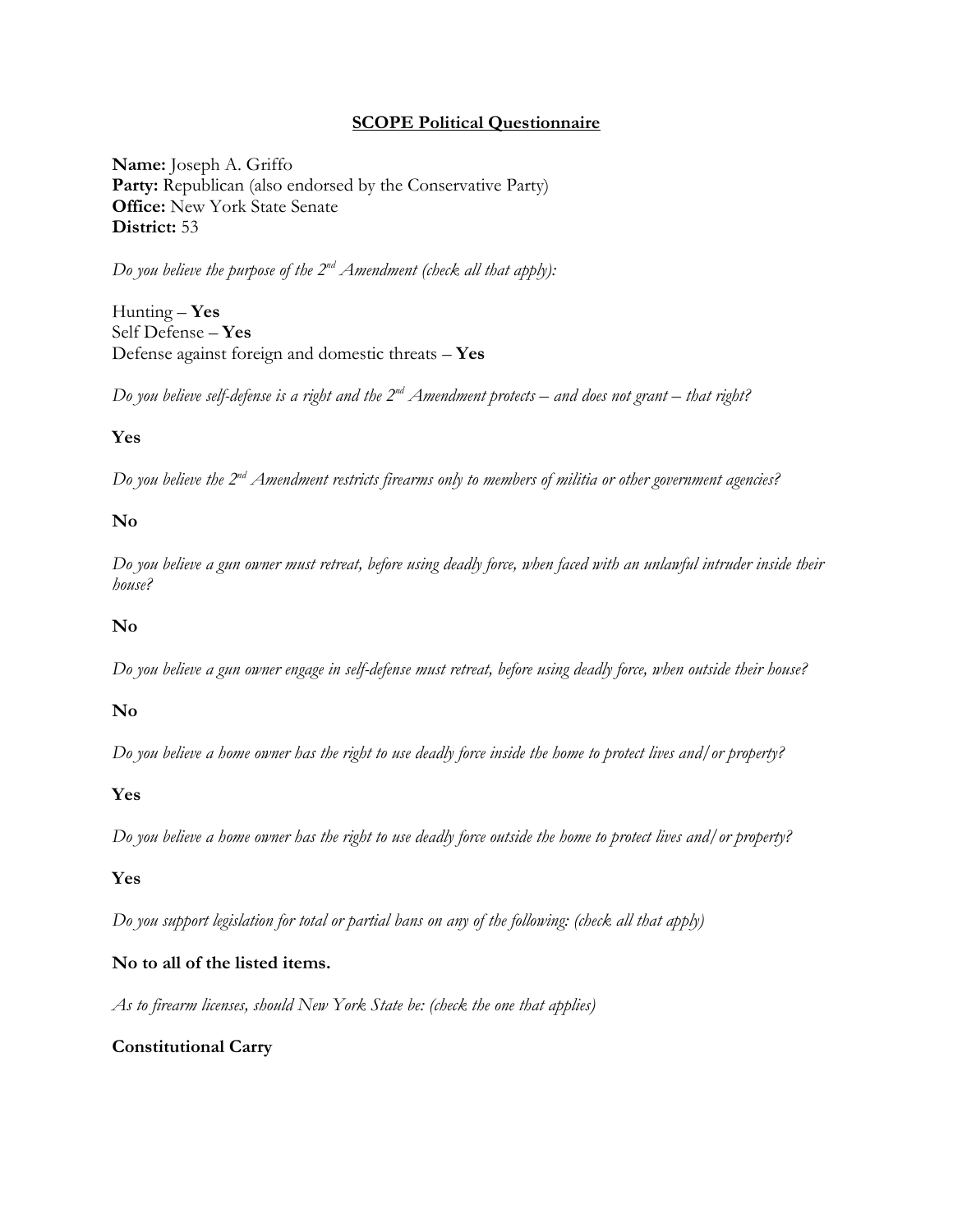*Do you support the USA rejoining the United Nations Arms Trade Treaty?*

### **No**

*Does it require Senate approval as a treaty?*

#### **Yes**

*Do you support a ban on firearms over a certain caliber?*

#### **No**

*Do you support the 2005 "Protection of Lawful Commerce in Arms Act" (PLCAA)?*

#### **Yes**

*Do you believe the 2005 PLCAA supersedes and nullifies any state laws to the contrary?*

#### **Yes**

*Do you believe that the NYS law classifying firearms as a nuisance violates the PLCAA?*

#### **Yes**

*Do you believe that increased civilian firearms ownership leads to:*

More Crime – **No** Less Crime – **Yes** Has a Negligible Effect – **No**

*Do you support legislation requiring microstamping?*

#### **No**

*Do you support pistol permit reciprocity with other states?*

#### **Yes**

*Do you support Safe Storage laws?*

### **No**

*Do you support a gun purchase waiting period longer than the NICS required 3 days?*

#### **No**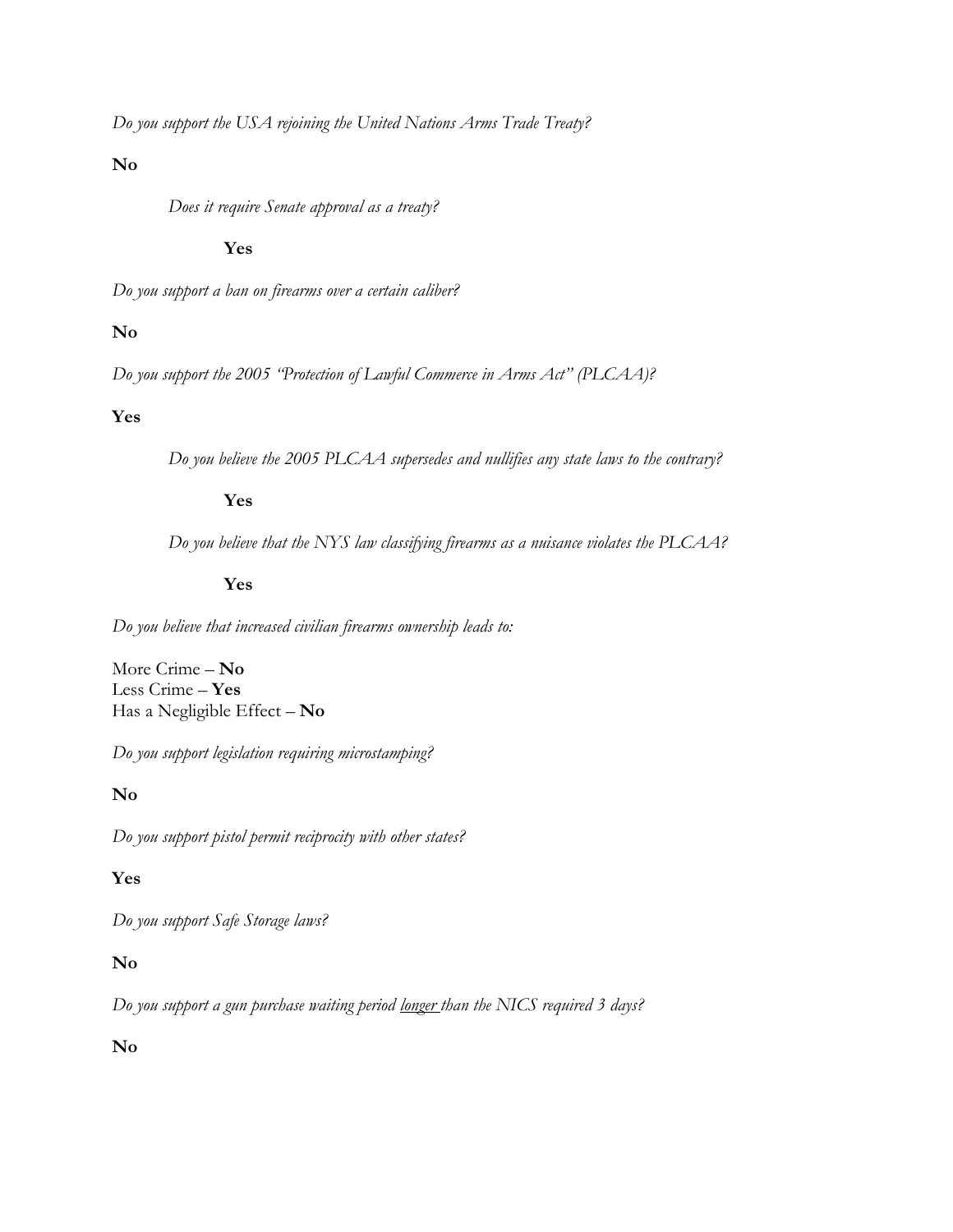*Do you support laws limiting firearm purchases to a specific number per time period?*

### **No**

*Do you support laws limiting ammo purchases to a specific number per time period?*

## **No**

*Do you believe firearm possession is limited to only inside the residence?*

## **No**

*Do you support restricting ammo purchases only to the caliber of gun owned by the purchaser?*

## **No**

*Do you support mandatory liability insurance for all gun owners?*

## **No**

*Since 1988, the United States Undetectable Firearms Act made illegal any firearm that is not detectable by walkthrough metal detection. Given that, do you believe we need more state or federal "Ghost Gun" laws?*

### **No**

*Do you support enhanced sentences for those that use a firearm while committing a felony?*

## **Yes**

*Do you support New York residents being able to directly (not through an FFL) purchase ammo over the internet?*

## **Yes**

*Do you support New York residents being able to directly purchase firearms over the internet, using an FFL and following NICS regulations?*

### **? – The reason for my answer is that I would like to see individuals support their local firearms dealers/gun shops; it is an issue of supporting local business.**

*Do you believe localities can pass more restrictive firearms laws than state statutes without the state's permission?*

### **No**

### *Comments:*

**I have long been a supporter of the Second Amendment Right of all citizens to possess firearms, and I am myself an owner of several firearms. In addition to opposing the New York SAFE Act, I have routinely opposed efforts to diminish the Second Amendment Rights**